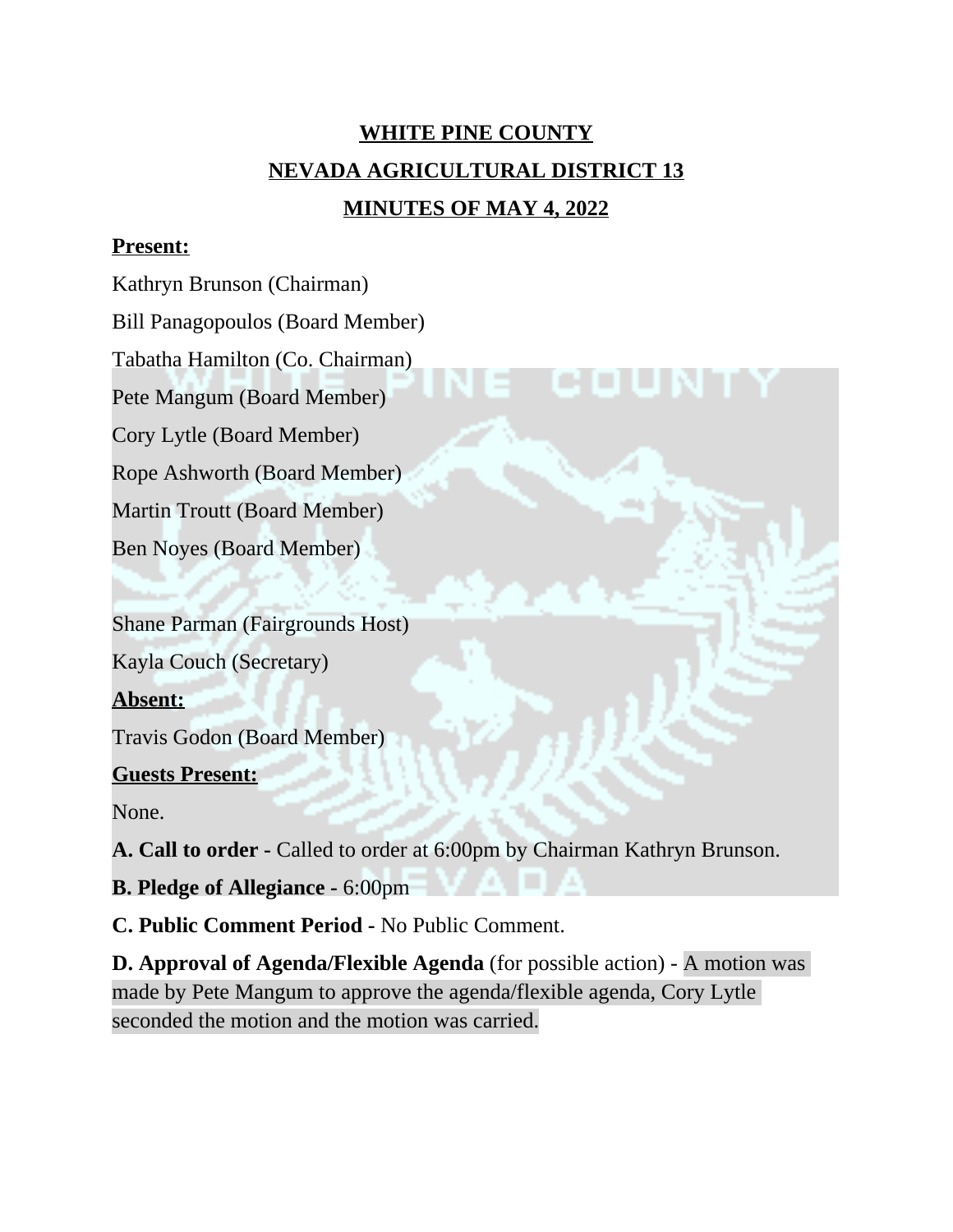**E. Review and Approve Minutes** (for possible action) - A motion was made by Cory Lytle to approve the minutes for the April 6, 2022 meeting. Tabatha Hamilton seconded the motion, Rope Ashworth abstained and the motion was carried.

**F. Correspondence** (for possible action) – Email from the White Pine County Clerk's office regarding the new liaison processes for county entities. Kayla Couch asked if the mail was still getting sent to same location or up at the new justice center. Tabatha Hamilton state that she would consult with the county clerk to confirm.

#### **G. Reports -**

**1. Financial Statements –** Bill Panagopoulos recommended going over the financial statements for sponsored events at meetings. Kathryn Bronson stated that she would gather the report and have it ready for review at the next meeting.

**2. Budget –** No new report.

**3. Updates from Tour and Rec. –** No new report.

**4. Updates from Commission Liaison –** No new report.

**5. Updates from White Pine Horse Races**- Tabatha Hamilton reported that Mariette Henry had been in contact with her regarding the issue with people using the sound system and if the Ag. Board had resolved the situation. Kathryn Brunson announced that Marietta has been collecting funding to host the horse race event. Kathryn stated that she told Marietta that although the Ag. Board is being conservative this year does not mean that the horse race committee can't come before the Board with requests. Martin stated that if they request and extensive request it may be denied due to budgets being submitted already.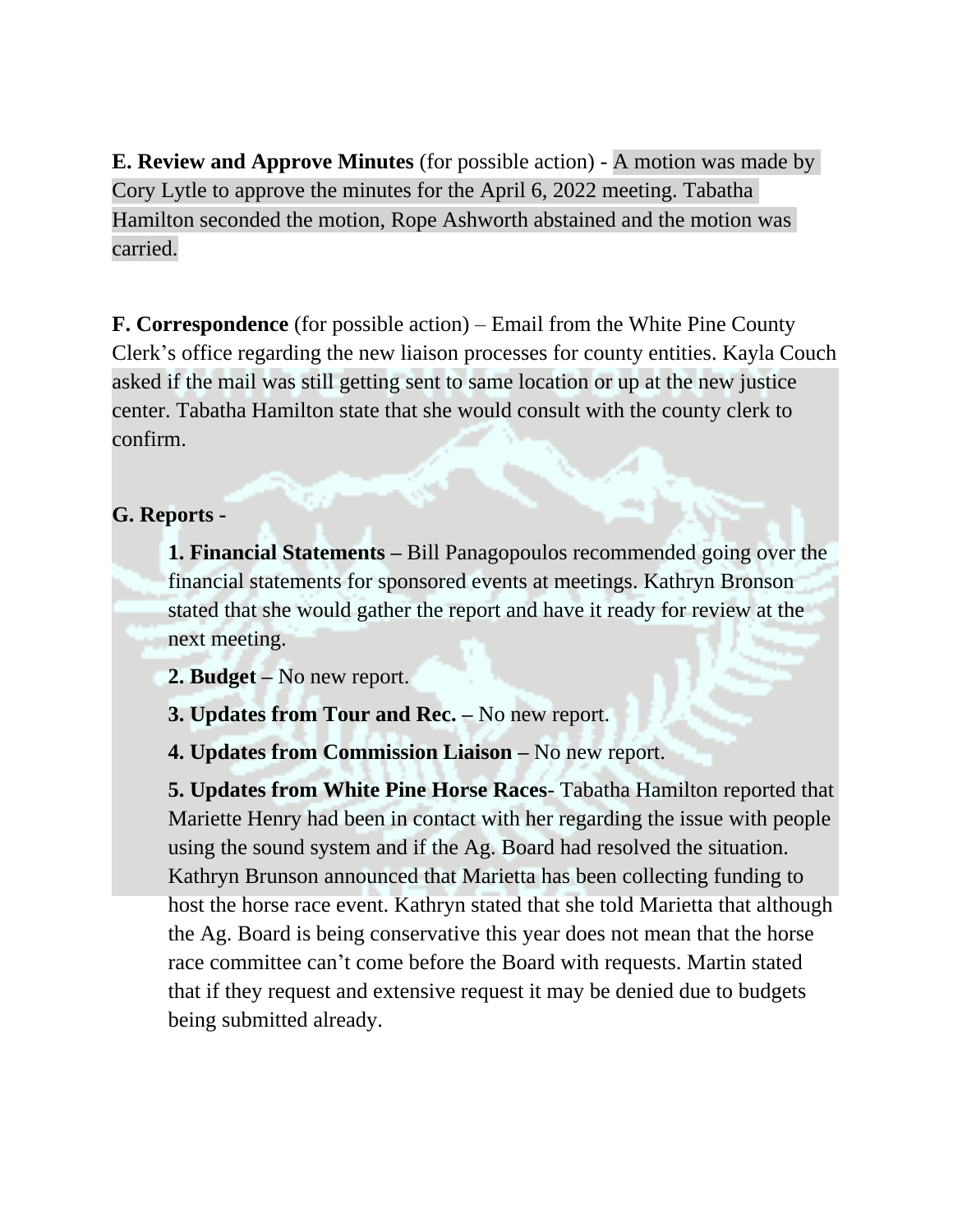#### **6. Beta Sigma Phi-**

**a. Formation of Committee to Complete Water System and Work Requested.-**Kathryn Brunson explained that she was absent during this discussion and asked to be filled in on the agenda item. Kayla Couch explained that during the last meeting the Board requested putting a committee together to accomplish the small requests from Beta Sigma Phi, such as the sprinkler system and the treating of the paneling around the building. Tabatha Hamilton recalled that the Board discussed putting in a work order for the projects and decided that forming a committee to take care of the requests would be easier. Kathryn informed the Board that due to legal reasoning we cannot form a committee without properly scheduling the meeting with documentation and minutes. Martin Troutt and Pete Mangum suggested submitting a work order to the county so that the projects can be completed properly and show progress. The Board discussed what Beta Sigma Phi's future plans were for the grassed area under the awning. Rope Ashworth stated that he was unsure, but believes that Tri-County weed may have put down a bare ground treatment south of the existing lawn. Ben Noyes requested to table the item (Formation of Committee to complete water system and work requested) until the next meeting when the Board can tour the area. Rope Ashworth moved to table the agenda item and would provide a gps mapping of the area sprayed by Tri-County weed until next meeting. Martin Troutt seconded the motion and the motion was carried. Kathryn Brunson asked if the Board if they would like to hold the cover of the fair book for the advertisement, as they did last year. Kathryn stated that the cost would be \$150.00 for the cover. Rope stated that he is in favor of the advertisement on cover of the fair book. A motion to reserve the cover of the fair book for the Ag. Board advertisement was made by Ben Noyes. Rope Ashworth seconded the motion and the motion carried.

**7. Updates from White Pine Production –**Martin Troutt reported the upcoming events scheduled on the event calendar.

- **8. Fireman's Dinner** No new report.
- **9**. **Updates for 4H**  No new report.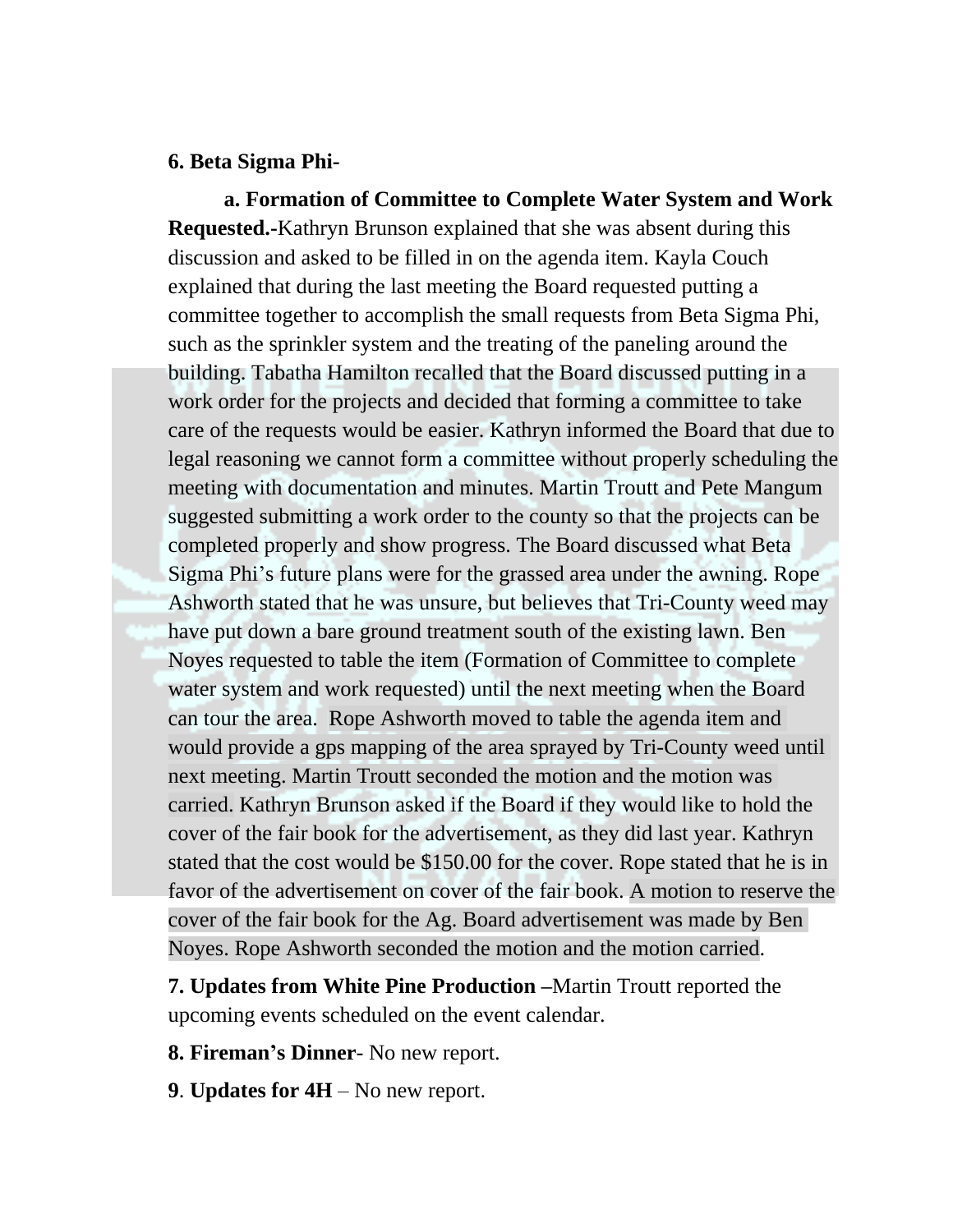**10**. **Updates for Jr. Livestock**- Pete Mangum reported the upcoming Jr. Livestock anticipated meeting, scheduled for May 17, 2022 at 6:30pm at the show arena. Pete stated that he was unsure why the tagging event was on the schedule for May 14, 2022. Kayla Couch recalled at the last livestock meeting that May 14, 2022 was discussed to tag animals for fair and had it added to the calendar. Pete explained that most of the tagging had already been done through sellers and did the tagging of animals differently this year.

**H**. **SNPLMA** (for possible action) – Tabatha Hamilton stated that the site visit would be rescheduled, due to travel and transportation issues. Ben Noyes suggested contacting the engineers that designed the Fallon facility for possible savings on the event center build. Rope Ashworth stated the he could reach out to Tommy Lee to get contacts, to research Fallon's facility.

**I. Fair Weekend** (for possible action) –

1. Great Basin Pyrotechnics- Tabatha Hamilton reported that she had submitted the grant to Tour and Rec. and should here a response around June 4, 2022.

**J. Payment of Bills** (for possible action) – Secretary Services for the month of May in the amount of \$150.00. A motion was made by Pete Mangum, Ben Noyes seconded the motion. Tabatha Hamilton abstained and the motion was carried.

**K. Social Media** (for possible action) – Rope Ashworth recommended that the Ag. Board promote the kids and show the community what the purpose of the facility serves to children. Tabatha Hamilton asked what the difference was between the Ag. Boards Facebook page was and the Ag. District 13 and 4H Facebook page. Pete Mangum stated that it was a group for 4H and Clover Bud members to be updated on upcoming events involving 4H. Pete stated that is labeled Ag. District 13 as that is the district in which White Pine County resides. Tabatha recommended sharing some of their page to the Ag. Board's page since a lot of the events promote kids and pertain to the fairgrounds.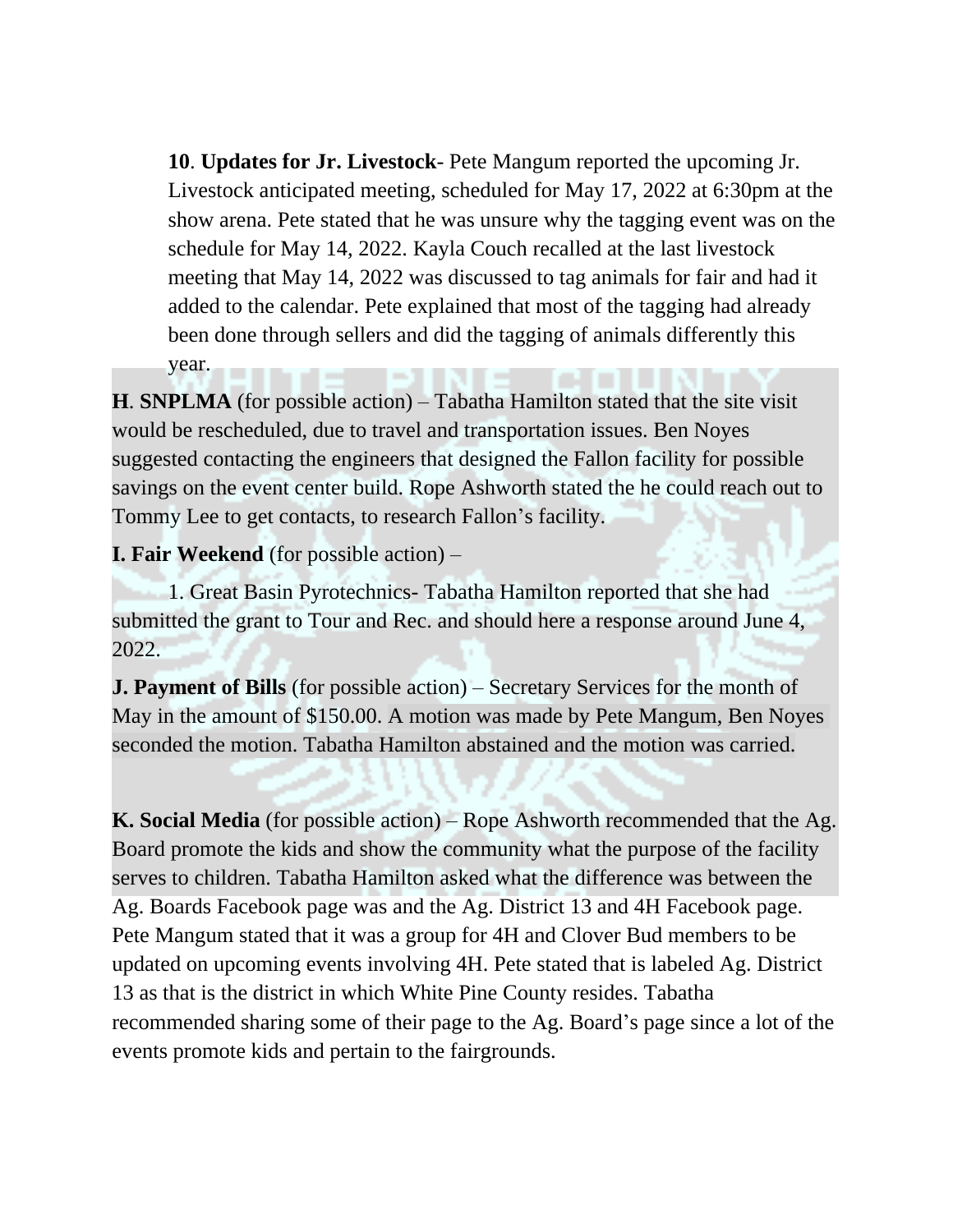### **L. Capital Improvements** (for possible action)

**1. Highway Signage-** Pete Mangum reported the highway signage is currently in Mike Wheable's possession. Pete state that he would reach back out to Mike on updates.

### **2. Multi-use Livestock Barn/Pig Barn-** No new reports.

**3. 4H Arena Cover-** No new report. Tabatha Hamilton suggested removing the item from the agenda until further notice.

**4. 4H Ground Material-** No new report. Martin and Pete agreed to meet at the 4H area on Friday May 6, 2022 at 9:00am.

**M. Review of Contracts and Forms for the use of the Facility** (for possible action)- Kathryn Bronson reported that she received an email regarding the contracts and agreements and would forward them to the Board.

**N. Future Agenda Items** (for possible action)- None.

**O. Next Meeting Date** (for possible action)- Anticipated next meeting will be held at the White Pine County Fairground on June 8, 2022.

**P. Public Comment-** No Public Comment.

**Q. Adjournment** (for possible action)- Meeting was adjourned by Chairman Kathryn Brunson at 6:29PM.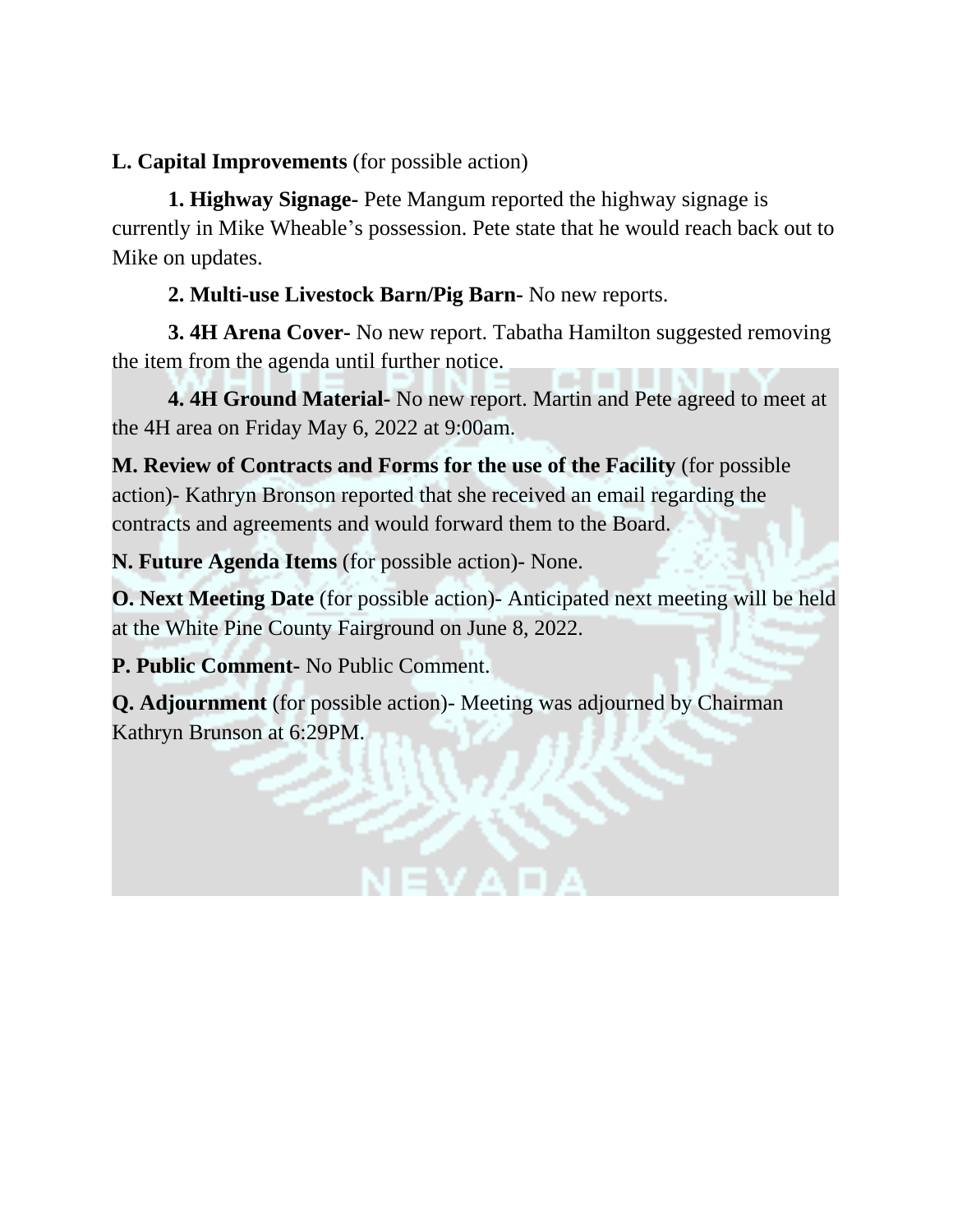# **WHITE PINE COUNTY NEVADA AGRICULTURAL DISTRICT 13 MINUTES OF MAY 4, 2022**

#### **Present:**

Kathryn Brunson (Chairman) Bill Panagopoulos (Board Member) Tabatha Hamilton (Co. Chairman) Pete Mangum (Board Member) Cory Lytle (Board Member) Rope Ashworth (Board Member) Martin Troutt (Board Member) Ben Noyes (Board Member) Shane Parman (Fairgrounds Host) Kayla Couch (Secretary) **Absent:** Travis Godon (Board Member) **Guests Present:** None.

**A. Call to order -** Called to order at 6:29 PM by Chairman Kathryn Brunson

**B. Public Comment Period –** No Public Comment.

**C. Approval of Agenda/Flexible Agenda** (for possible action) - A motion was made by Pete Mangum to approve the agenda/flexible agenda. Ben Noyes seconded, and the motion was carried.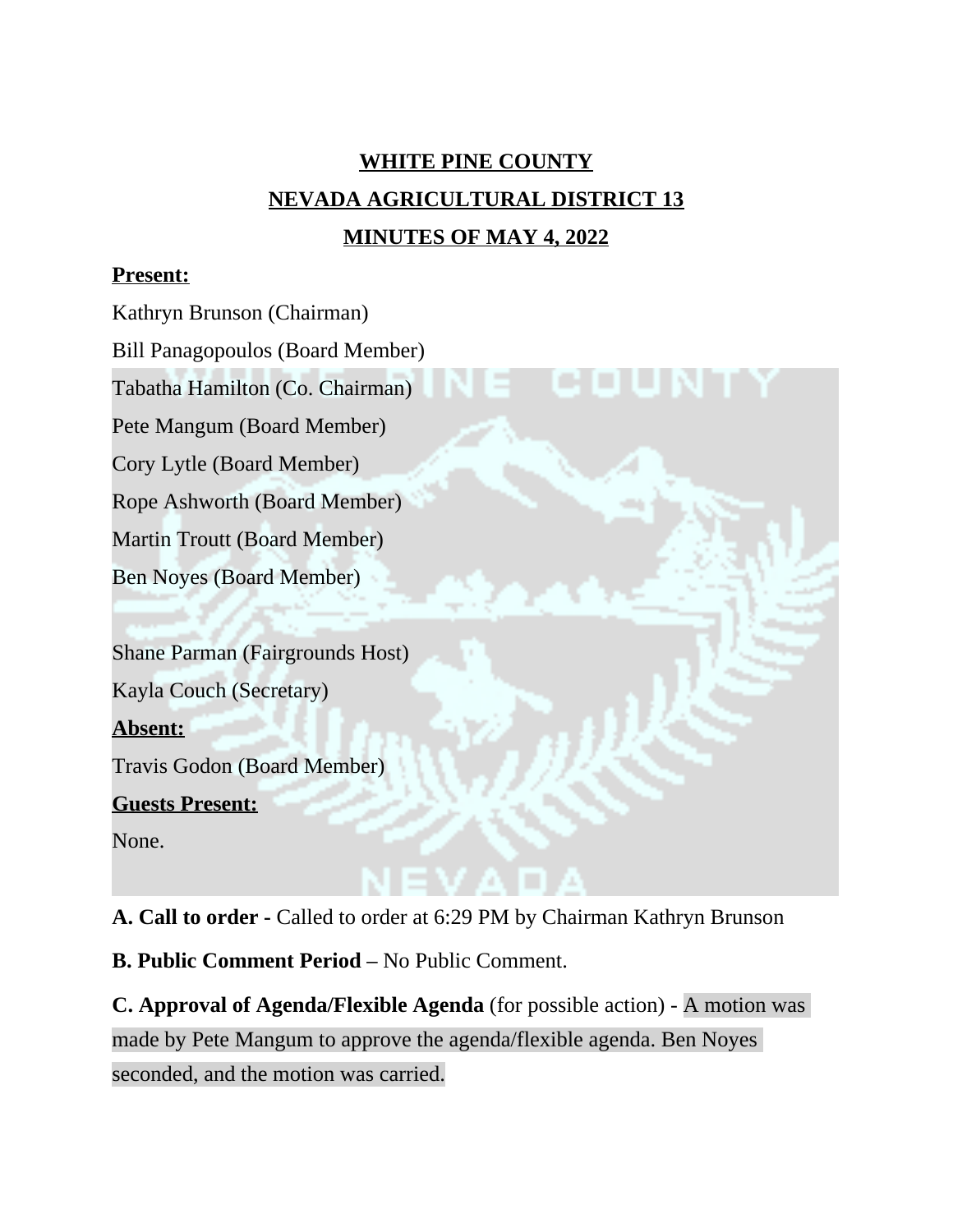**D. Review and Approve Minutes** (for Possible Action) - A motion was made to approve the minutes for the January 5, 2022 meeting by Pete Mangum, seconded by Ben Noyes, Rope Ashworth abstained and the motion was carried.

**F. Reports** (for possible action) -

 **1. Update on High / Jr. High School Rodeo-** Rope Ashworth reported that he has been in contact with Shannon Sena and that the rodeo team anticipates the rodeo event to be held on the weekend of September 11, 2022.

**2. Update from the Maintenance Department-**Shane Parman Reported that he has been busy keeping up with lawns, servicing equipment, working the arena and catching gophers. Ben Noyes complimented Shane's attendance to the facility and recommended not working the arenas on the days of poor weather and that come June the arenas will need frequent attention. Shane mentioned that a group of people used the pens and had around 27 horses and asked if that was acceptable. Ben Noyes stated the he was well acquainted with the people that used the pens and that they come through town twice a year. Ben stated his concerns are more for the people who don't have the compassion to take care of the facility and recalled a time when someone used the pens for a few day for holding bulls, in which damage was caused. Ben suggested removing items such as troughs to eliminate damages and people who are taken advantage of corral rent. Shane stated that he doesn't always check in with the tenants to make sure they have dropped of payment in the box, but could do more to manage the guests. Ben noted that the signage for the drop box is hard to view and has brought the subject up before. Martin Troutt stated he would confirm if a work order was put in for adjusting the signage. Rope Ashworth asked what the cost would be to place more signage on the lower portion of the fairgrounds. Shane recommended solar lighting to